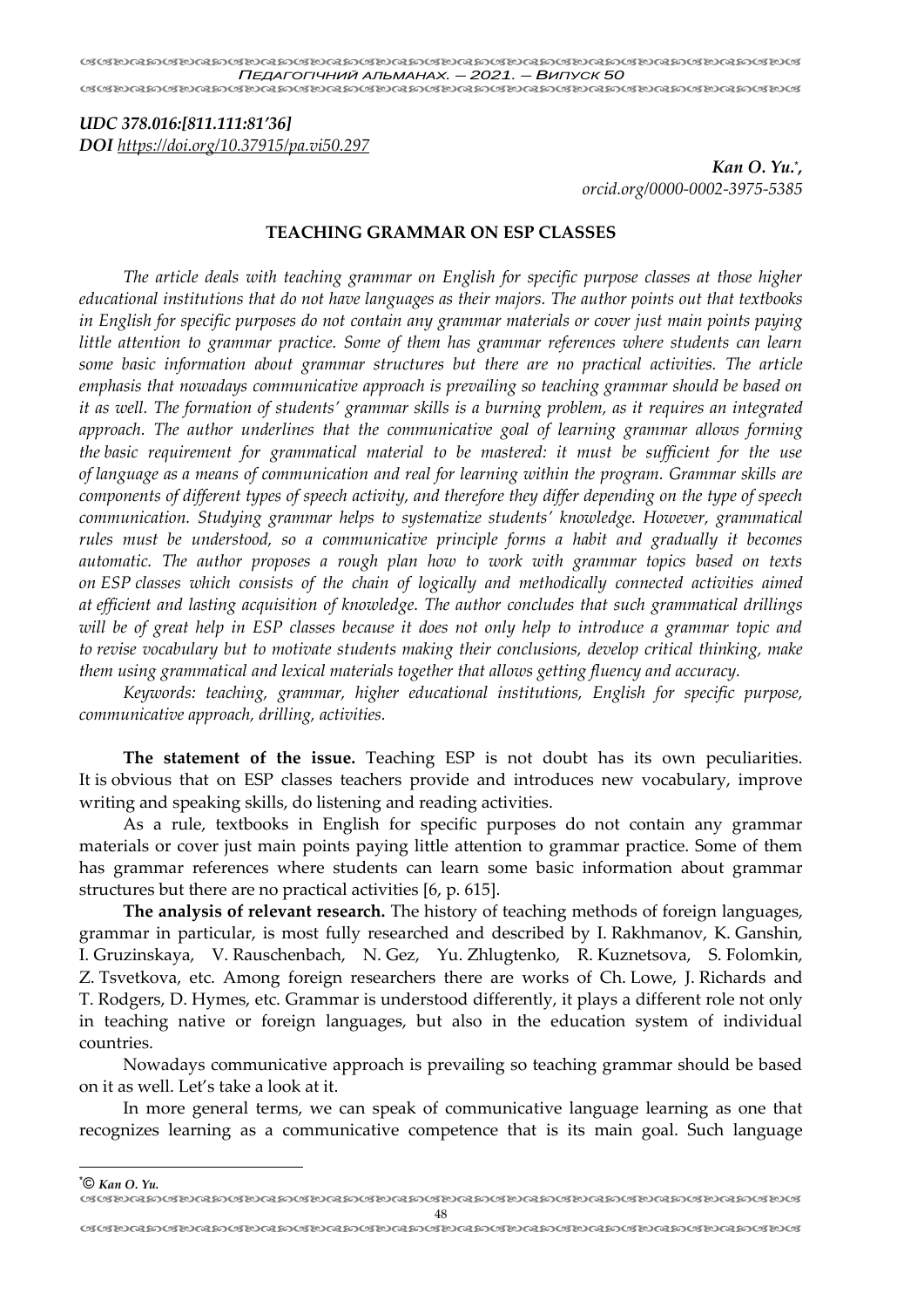learning differs from more traditional approaches, which focus on the study of structural competence in foreign language learning [4, р. 5].

D. Hymes stated that communicative competence is the most general term for defining a person's abilities. He underlines that competence depends on knowledge of the language and the ability to use it depending on the situation.

There are several sectors of communicative competence: 1) competence as grammar; 2) competence as the correspondence of contexts; 3) competence as an acceptable use; 4) competence as performance [3, p. 270].

The problem of communicative competence is considered through a communicative approach to language learning. K. Johnson – British methodist, noted that there are two communicative approaches to learning a foreign language: 1) perfect organization of the curriculum; 2) methodology. More precisely, the first approach determines what to study on a communicative basis, and the second approach shows how and with what methods to make language learning more accessible. The communicative approach is focused on learning the language through communication. The use of language in a real communicative situation has caused some tendencies within the communicative approach that are relevant for teaching a foreign language: 1) communicative orientation of all types of learning; 2) the student has a leading part in the learning process ("learner-centered approach"); 3) students' interest in the learning process in accordance with their lies and dislikes, abilities and needs ("the whole person approach"); 4) educational and methodical materials are submitted on a situational-thematic or functional principle; 5) the main types of student work are: a) pair work (dialogue); b) group work (polylogue); 6) communicative approach to language learning gave rise to an unconventional attitude to error.

**The purpose of the article** is to introduce some grammar activities that can be used on ESP classes using communicative approach.

**The body of the research.** The formation of students' grammar skills is a burning problem, as it requires an integrated approach. According to Ye. Passov, a grammatical skill is a set of automated actions that provide adequate morphological and syntactic design of a unit of speech. When forming grammatical competence it is necessary to pay attention not only to the formal side of grammatical skill, which is responsible for the correct design of grammatical structure in accordance with the language norms, but also to the functional side, which determines the functioning of grammatical phenomena in speech according to the communicative tasks that is applying communicative possibilities of grammar phenomena [2, р. 124].

The communicative goal of learning grammar allows forming the basic requirement for grammatical material to be mastered: it must be sufficient for the use of language as a means of communication and real for learning within the program. Grammar skills are components of different types of speech activity, and therefore they differ depending on the type of speech communication. By studying grammar, we systematize our knowledge. However, grammatical rules must be understood, so a communicative principle forms a habit and gradually it becomes automatic [1, р. 125].

There are a lot of opinions as to the question of necessity of teaching grammar in ESP classes. But most of teachers agree on the necessity of teaching grammar while teaching ESP [5, р. 105].

As most of ESP text-books based on texts (especially those connected with science and technology), it can be efficient to teach grammar using text-based framework.

Below you will find a rough plan how to work with grammar topics based on texts:

1) Read the text and elicit some grammar constructions you'd like to teach;

2) Write them on a board or project on a screen;

 49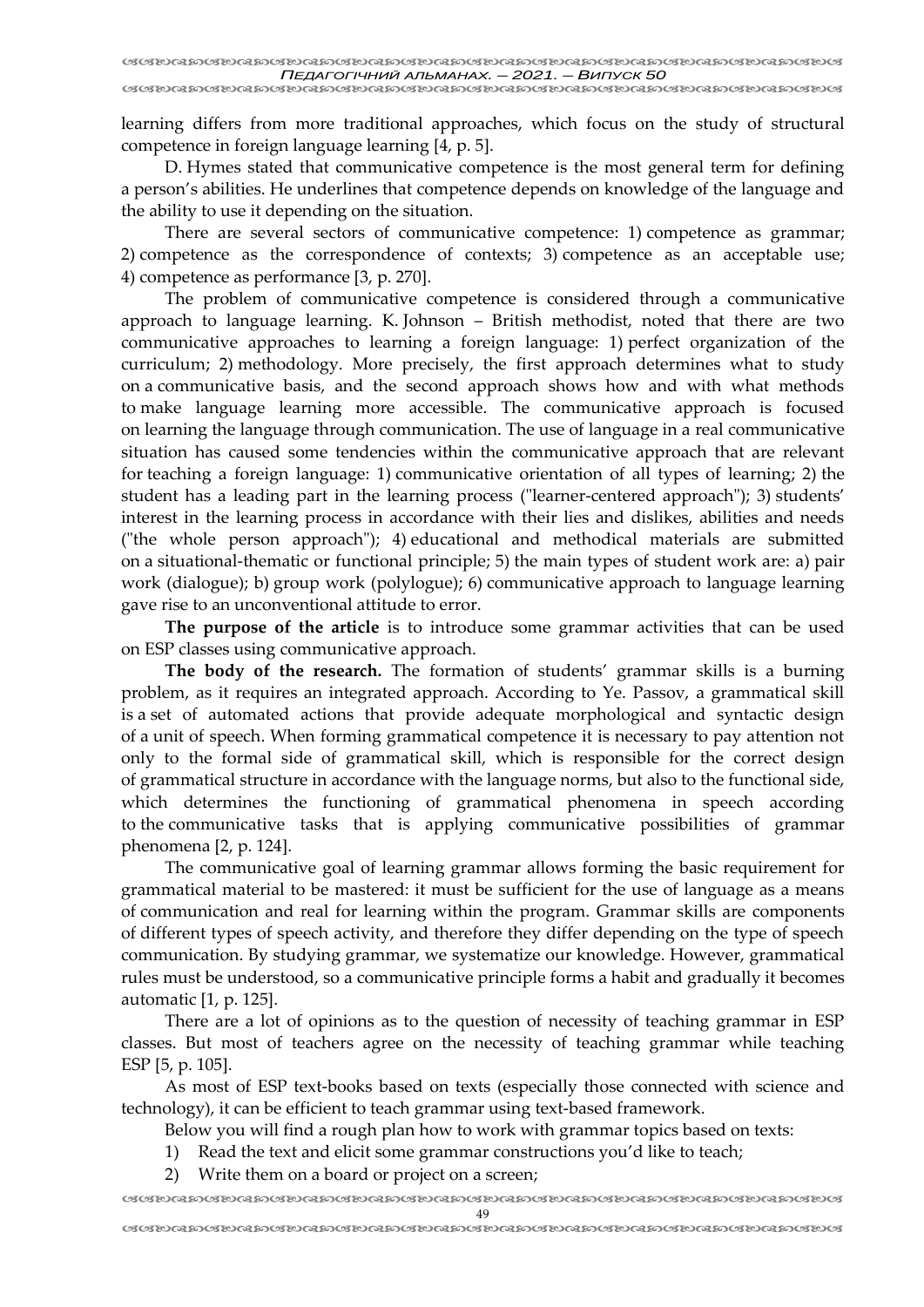<u>UIUNDANDUN NONDONDON NONDONDON NONDONDONDON NONDONDONDONDONDON</u>

3) Ask students if they understand the meaning. Try to elicit some ideas;

4) Discuss students' answers. Explain why some answers are inappropriate. For example: if you elicit Present Perfect and students answer that it is Past Simple, remind them when Past Simple is used, what markers should be with this tense, etc. Thus, prove them that ti is not a correct answer.

5) Pay students' attention to words, markers, etc. which surround the grammatical structure;

6) Ask them to make some conclusions about the use and formation of the structure. For example: if it is Present Perfect they should elicit such markers as: already, just, yet, etc; prepositions: for, since; auxiliary verbs: have, has; verb forms: Participle II;

7) Summarize the information on a board or show some summarizing chart/table on a screen.

8) Pay attention to some peculiarities that are not mentioned by students. For example:

− the position of adverbs in the sentence (just, already are used in the positive sentences, between an auxiliary verb and a participle II; yet – is used in negatives and questions and should be placed in the end of the sentence);

− point out the difference between prepositions "for" and "since", constructions have/has gone and have/has been;

− remind if necessary about regular and irregular verbs.

It could be any comments concerning the topic depending on the students' knowledge and the aim of your lesson.

9) Start practicing the grammatical structure asking students to form their own sentences using the specific vocabulary. At first, they should make this task using some templates, cards, scheme, etc. to help them. Look at the example of a card for Present Perfect Questions (pic. 1).



*Picture 1. Present Perfect Question Form\**

\*created by the author

10) Prepare the same professional text you have read but with some gaps. You should choose for gaps any grammar students have already learnt. For example: if you teach Present Perfect make gaps selecting Present Perfect and Past Simple tenses. Ask students to fill in the gaps. Check and elicit some explanations (why they use Present Perfect or Past Simple).

 11) Prepare some worksheets containing necessary grammar structures and vocabulary and play a grammar auction. Divide students in teams or play individually. Gove each team a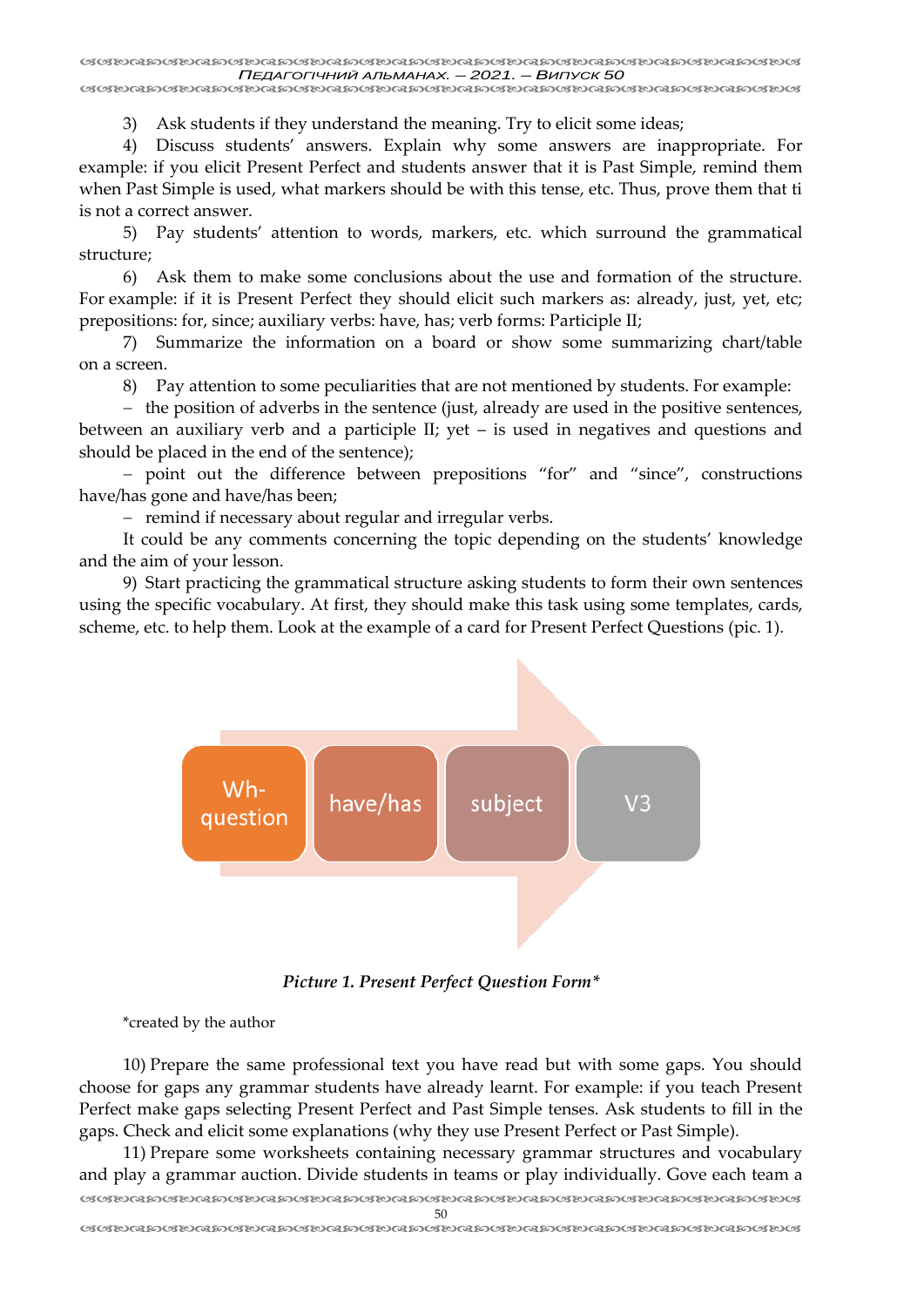<u> RRIDURDARDURDARDARDURDARDURDURDURDURDARDURDURDURDURDURDURDUR</u> *ПЕДАГОГІЧНИЙ АЛЬМАНАХ. – 2021. – ВИПУСК 50*

certain amount of "money" (let's say \$100). Students read the sentences and must decide which sentences are correct and bid on them. The task is to choose as many correct sentences as possible. A team or a student which "buys" more correct sentences is the winner. The example of the task can be seen in the Table 1 below.

*Table 1\**

| <b>Sentence</b>                                    | <b>BET</b> | WIN | <b>LOST</b> |
|----------------------------------------------------|------------|-----|-------------|
| We are arriving at Heathrow at 3 pm                |            |     |             |
| If the weather will be nice, we will go for a walk |            |     |             |
| He has been knowing her for ten years              |            |     |             |
| We haven't seen each other for ages                |            |     |             |
| I has never been good at math                      |            |     |             |
| Last year we were abroad                           |            |     |             |
| Have you yet done the project?                     |            |     |             |
| How long have you been waiting here?               |            |     |             |
| The plane departs at 6 tomorrow                    |            |     |             |
| He is always listening to this awful music!        |            |     |             |

#### **Grammar Auction**

\*created by the author

12) Another good idea is to use picture-based tasks. If the lexical topic allows you to use pictures, it could be very efficient to combine lexical and grammatical activities. Show a picture and ask student to describe it using necessary vocabulary and grammar structure. You can prepare targeted collocation beforehand. To make it fun, ask student to use a "snowball" technique (one student start describing the picture and tells the first sentence; the second student repeats the previous sentence and adds their one; the third student repast two previous and says their one).

13) When teaching grammar it is possible to use listening activities as well. A good example is "Listening Bingo". Prepare some bingo grids with the sentences containing necessary grammar structures (it could be sentences from the text you have read). Record these sentences or read them out loud. The first student to get all squares in a raw in any direction shouts "Bingo". You can choose any number of rows to define a winner.

14) As to the writing activities, for sure, they will be of great help to, especially in the end of the topic when you would like to check the understanding and progress. One of the examples of a written task can be "Breaking News Report". For example, if you teach Present Perfect you can ask students to prepare a news report. They should imagine that all information in the text they have read is new and was discovered/invented only several days ago. Students make a breaking news report using Present Perfect and the information from the text.

**Conclusions.** Thus, in my point of view such grammatical drillings will be of great help in ESP classes because it does not only help to introduce a grammar topic and to revise vocabulary but to motivate students making their conclusions, develop critical thinking, make them using grammatical and lexical materials together that allows getting fluency and accuracy.

Perspectives of our following research will be aimed at studying the use of innovative technologies for grammar teaching on ESP classes.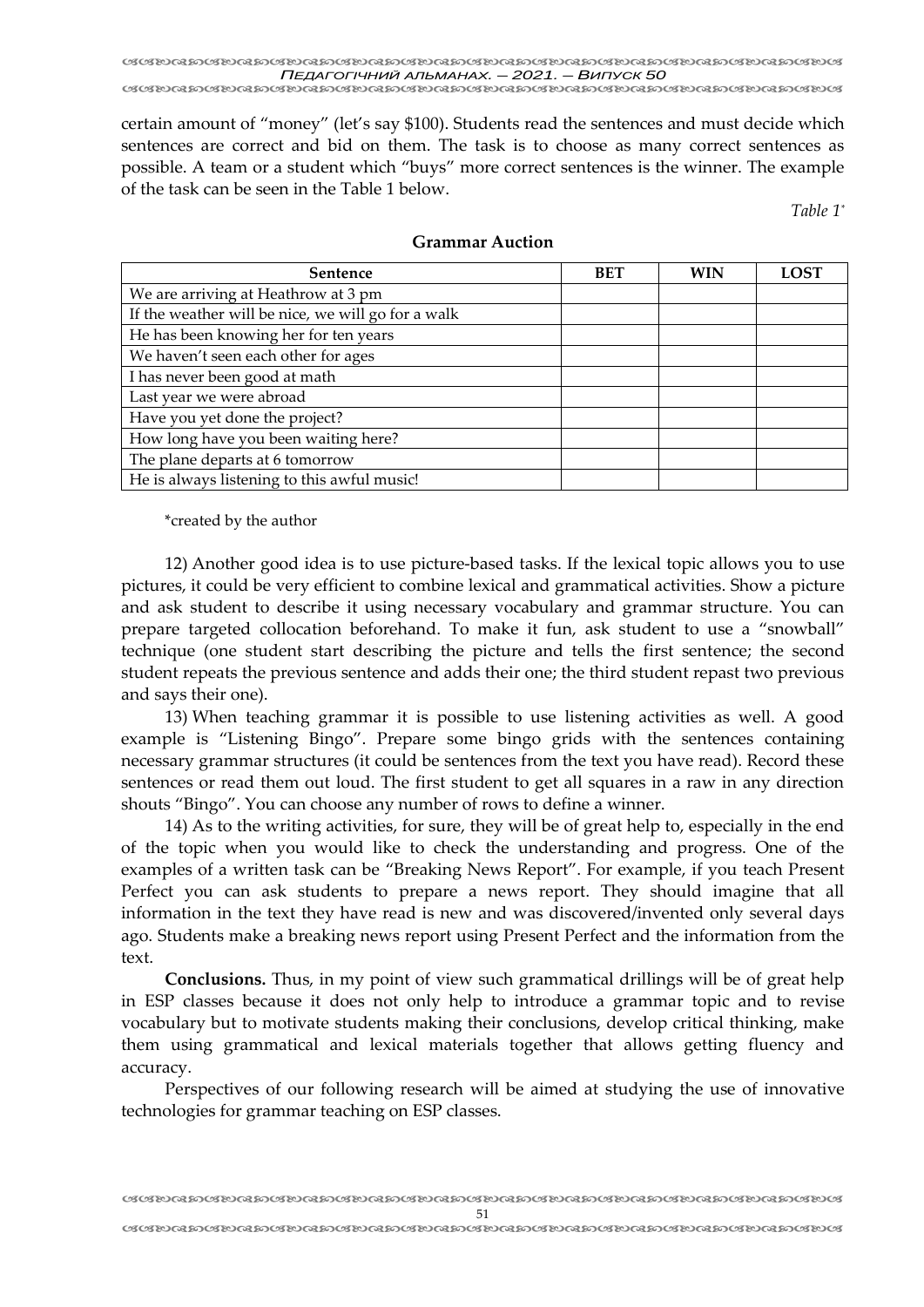## *Bibliography:*

- 1. Лазуткіна Ю. Граматичний аспект вивчення іноземної мови. *Педагогічні науки.* 2014. № 61–62. С. 120–126.
- 2. Пассов Е. И. Основы коммуникативной методики обучения иноязычному общению. М.: Русский язык, 1989. 276 с.
- 3. Hymes D. H. On Communicative Competence. In Pride, J. B., & Holmes, J. (Eds.). *Sociolinguistics*. 1972. P. 269–293.
- 4. Johnson K., Morrow K. Communication in the Classroom. Longman Group, 1992. 140 p.
- 5. Larsen Freeman D. New Perspectives of Grammar Teaching in Second Language Classrooms. *Grammar of choice*. 2002. P. 103–119.
- 6. Skenderi L., Ejupi S. Teaching grammar in ESP classes. *Knowledge International Journal*. 26 (2). 2018. P. 615–620.

#### *References:*

- 1. Lazutkina, Yu. (2014). Hramatychnyi aspect vyvchennia inozemnoii movy [Grammar aspect of foreign language learning]. *Pedahohichni nauky,* 61–62, 120–126 [in Ukrainian].
- 2. Passov, E. I. (1989). *Osnovy kommunikativnoi metodiki obucheniia inoiazychnomu obshcheniiu* [The fundamentals of communicative methods for teaching foreign communication]. Moskva: Russkii iazyk [in Russian].
- 3. Hymes, D. H. (1972). On communicative competence. *Sociolinguistics*, 269-293 [in English].
- 4. Johnson, K., & Morrow, K. (1992). *Communication in the classroom.* Longman Group [in English].
- 5. Larsen Freeman, D. (2002). New perspectives of grammar teaching in second language classrooms. *Grammar of choice.* London, Lawrence Erlbaum Associates Publishers [in English].
- 6. Skenderi, L., & Ejupi, S. (2018). Teaching grammar in ESP classes. *Knowledge International Journal*, 26(2) [in English].

*Кан О. Ю., [orcid.org/0000-0002-3975-5385](https://orcid.org/0000-0002-3975-5385)*

# **ВИКЛАДАННЯ ГРАМАТИКИ НА ЗАНЯТТЯХ З АНГЛІЙСЬКОЇ МОВИ ЗА ПРОФЕСІЙНИМ СПРЯМУВАННЯМ**

 *Стаття присвячена викладанню граматики на заняттях з англійської мови за професійним спрямуванням у немовних вищих навчальних закладах. Автор зазначає, що підручники з англійської мови за професійним спрямуванням не містять жодних граматичних матеріалів або охоплюють лише основні моменти, приділяючи мало уваги практичному використанню граматичного матеріалу. Деякі з них містять граматичні довідники, де студенти можуть дізнатися основну інформацію про граматичні структури, але не містять практичних вправ. У статті наголошується, що нині у навчанні іноземних мов переважає комунікативний підхід, тому викладання граматики також має базуватися на ньому. Формування граматичних навичок студентів є гострою проблемою, оскільки потребує комплексного підходу. Автор підкреслює, що комунікативна мета вивчення граматики дозволяє сформувати основну вимогу до засвоєння граматичного матеріалу: він повинен бути достатнім для використання мови як засобу спілкування і реальним для навчання в рамках програми. Граматичні навички є складовими різних видів мовленнєвої діяльності, а тому вони відрізняються залежно від типу мовленнєвого спілкування. Вивчення граматики допомагає систематизувати знання студентів. Проте, граматичні правила необхідно розуміти, тому комунікативний принцип формує звичку використання правил і поступово стає автоматичним. Автором складено приблизний план роботи з граматичними темами на основі текстів на заняттях з англійської мови за професійним спрямуванням, який складається з низки логічно та методично пов'язаних завдань, спрямованих на ефективне та довготривале засвоєння знань. Автор доходить висновку, що такі граматичні вправи будуть дуже корисними на заняттях з англійської мови за професійним спрямуванням, оскільки вони*